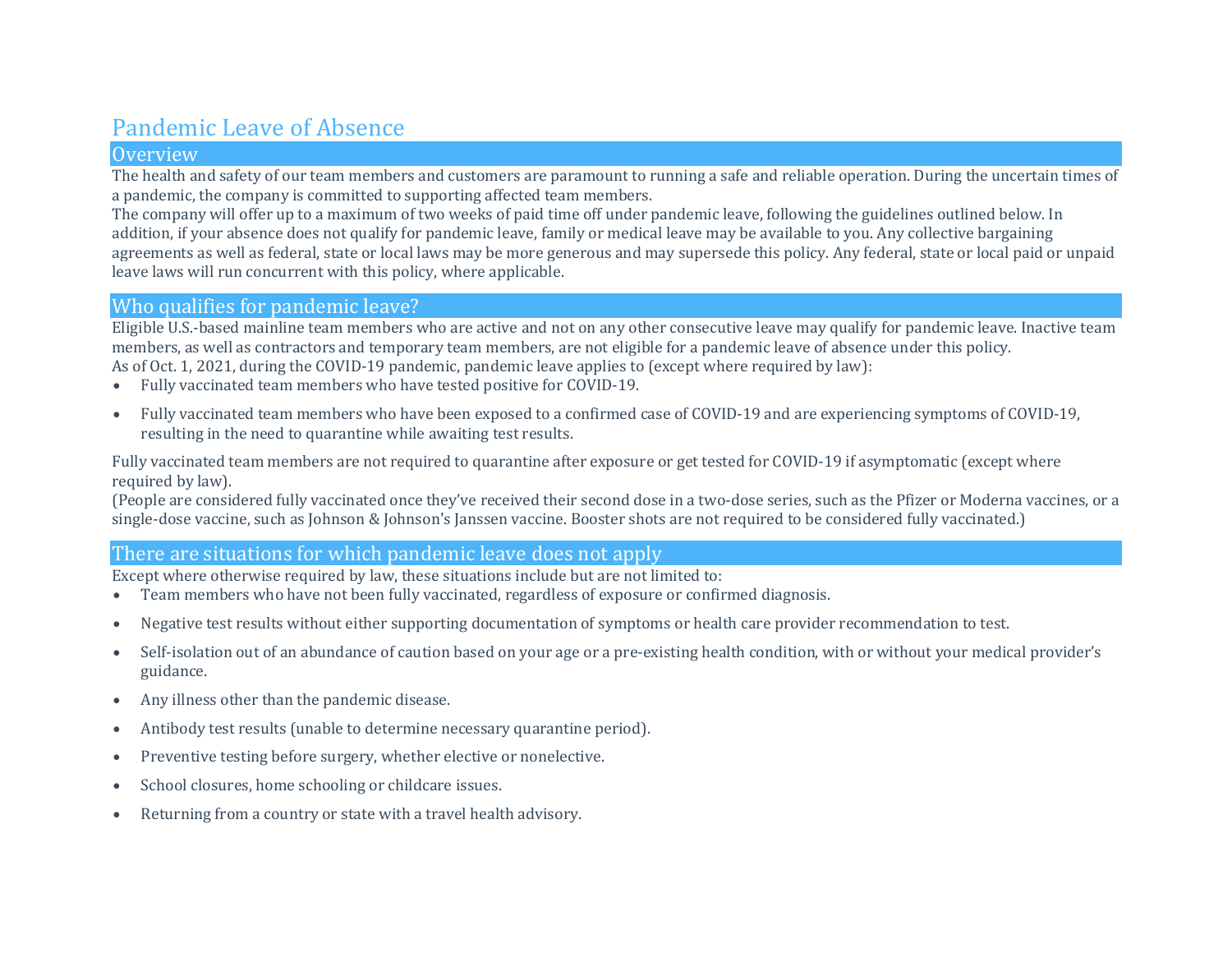• Time off to receive the vaccine or any recovery time associated with the vaccine.

There are other leave options available to you that your absence may qualify for, such as family or medical leave. If applicable, please follow your normal leave request process to apply for one of these leave types.

## How do I request a pandemic leave of absence?

To request pandemic leave, go to the Leaves & Returns space on Jetnet (located in the Team Member Services dropdown) and follow the instructions below specific to your workgroup.

Documents, including proof of vaccination and test results, are required on all leave requests, and must be submitted in a timely manner, except where not required by local law. Your documents must include your vaccine card and information that supports the need for pandemic leave, including employee name; dates of doctor visits; test results that correlate with requested leave dates; and doctor name, address, signature and medical license.

# Ground team members:

- Create a new case in the leave management system, AbsenceTracker. Documents, including vaccine card, test results and doctor's notes, should be uploaded to the leave request at the time it is created. A case may be reviewed and denied if supporting documents are not submitted.
- o For instructions on how to create a new case and upload your vaccine card, test result and other supporting documents, click [here.](https://corpcomm.jetnet.aa.com/pdf/How-to-Submit-Your-Documents-and-Confirm-Receipt.pdf) Please do not email your vaccine card or other supporting documentation.

## Flight crew members:

- Print and complete the [pandemic](https://department.jetnet.aa.com/HRMisc/Leaves/Pandemic_Leave_Form.pdf) leave request form.
- Submit your vaccine card.
- o Flight attendants, use the Comply365 application on your company tablet and upload an image of your vaccine card. You may also access the Comply365 form via a personal computer or personal mobile device by going to [aa.comply365.net](https://aa.comply365.net/) and navigating to the Forms section.
- $\circ$  Pilots, verify your vaccine through a form in the [Comply365](https://aapilots.aa.com/uploads/temp/28462.pdf) application. Step-by-step instructions are available on [AAPilots.](https://aapilots.aa.com/ps_login.asp)
- Submit your completed pandemic leave request form and supporting documentation, including test results and doctor's note, by email with the subject "Pandemic Leave Request." Please do not email your vaccination card.
- o Pilots: [arc.pilot@aa.com.](mailto:arc.pilot@aa.com)
- o Flight attendants: [pandemicleave@aa.com.](mailto:pandemicleave@aa.com)
- Alternatively, you can submit your request by fax:
- o Flight attendants: 855-895-3684.
- o Pilots: 855-895-3686.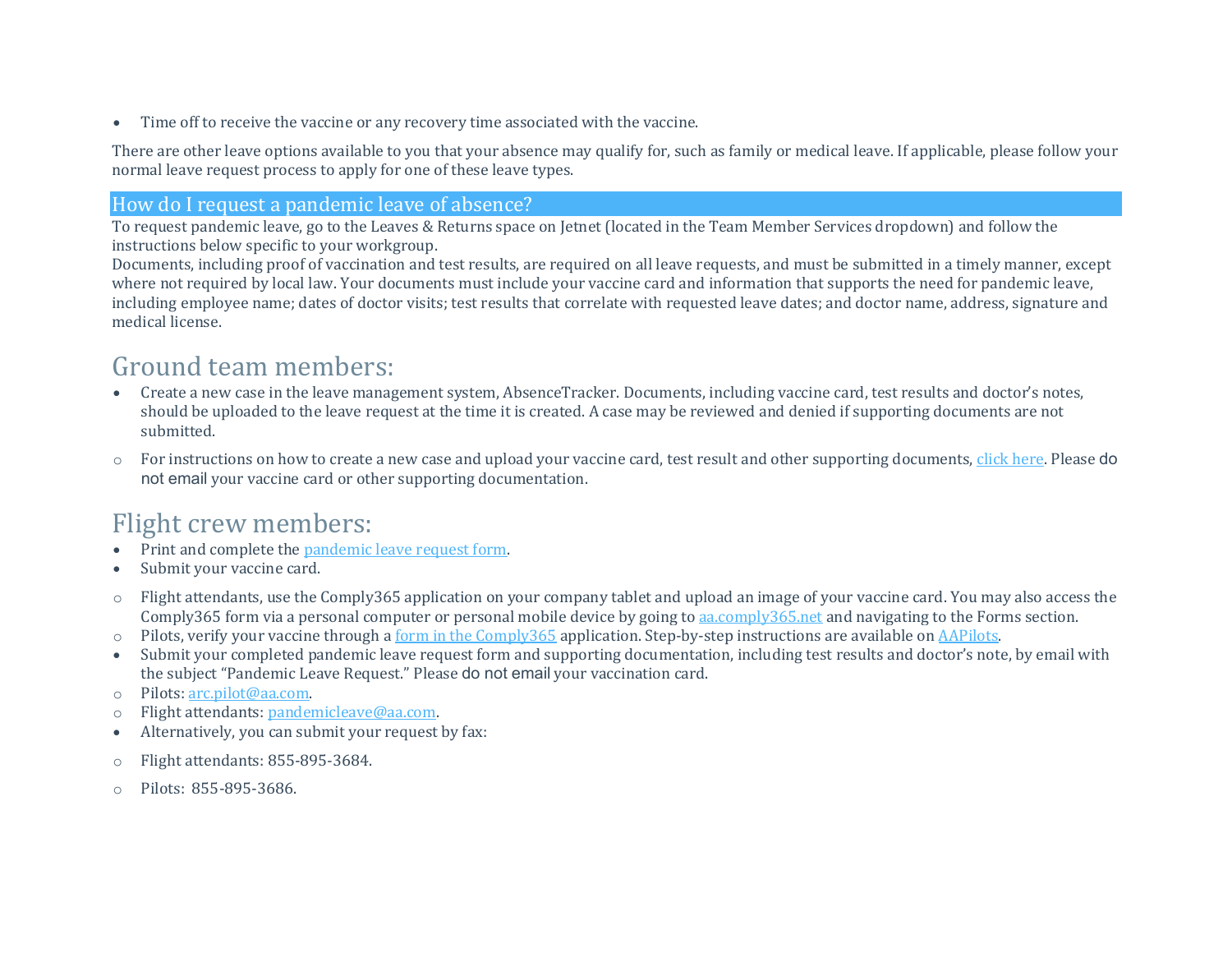By voluntarily providing American Airlines with proof of your COVID-19 vaccination status, you understand and agree that we will use this information for the purpose of administering our COVID-19 pandemic leave program. Your COVID-19 vaccination status will only be used for this purpose and handled in accordance with our team member privacy policy.

## When can I return to work?

During the COVID-19 pandemic, team members may return to work based on the criteria and guidance below.

If you have been diagnosed with a positive case:

- If symptomatic, it's been at least 10 days since symptoms first appeared.
- If for at least 24 hours, you have had no fever (100.4 degrees or higher) without having to use fever-reducing medications and have had improved respiratory symptoms.
- If asymptomatic, it's been at least 10 days since your first positive test. PLEASE NOTE: A NEGATIVE TEST IS NOT REQUIRED TO RETURN TO WORK.

If you have been exposed to someone with a confirmed diagnosis:

- If asymptomatic, you are not required to quarantine after exposure or get tested for COVID-19 (except where required by law).
- If symptomatic, it's been at least 10 days since symptoms first appeared.
- If you've received a negative COVID-19 test result. PLEASE NOTE: A NEGATIVE TEST IS NOT REQUIRED TO RETURN TO WORK.

## Pandemic leave and your schedule:

- When pandemic leave is approved, your scheduled vacation days will be removed and replaced with pandemic leave.
- o If you prefer to keep those days coded as vacation instead of pandemic leave, please see your administrative assistant or manager in advance. There will be no changes once coded.
- Swaps resulting in more than 40 hours in a week can either be:
- o Pay protected using the team member's accrued sick time.
- o Coded as unpaid state sick time if no sick bank is available.
- Pandemic leave can only be coded during the approved period. Any unused pandemic leave hours will be removed from the team member's sick bank balance.

### Pandemic leave frequently asked questions

If I am exposed to someone I live with who is confirmed positive and need to quarantine, will I be covered under pandemic leave? You would be covered under pandemic leave if you were both fully vaccinated and symptomatic while awaiting test results. Pandemic leave is only available for fully vaccinated team members, regardless of where the exposure took place. In addition to being fully vaccinated, the other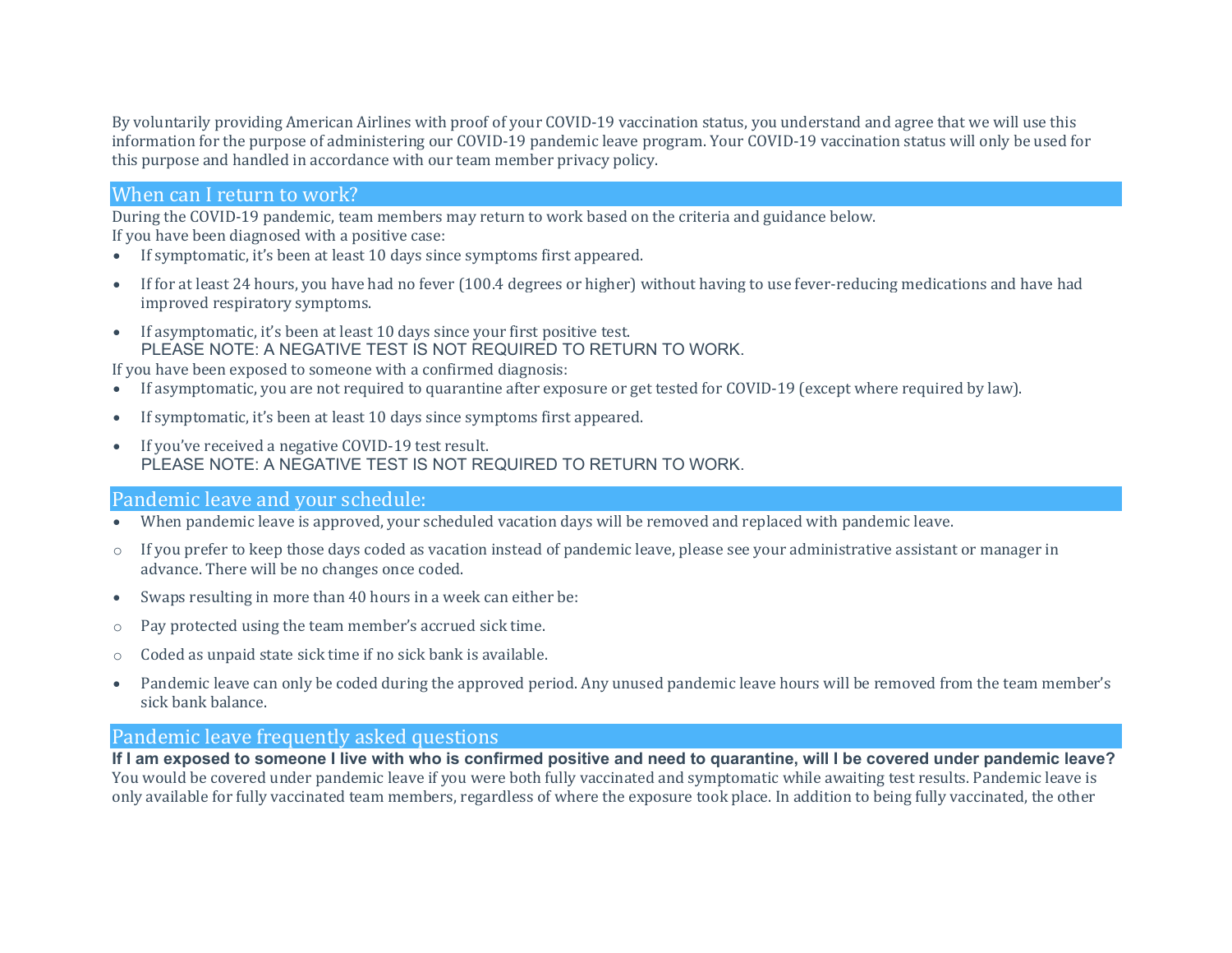qualification for pandemic leave is that you have either tested positive for COVID-19 or are symptomatic and quarantining while you await test results.

Remember, if you have been exposed and are asymptomatic, you are not required to quarantine (except where applicable by law), provided you continue to self-monitor for symptoms and follow social distancing practices.

#### **How is "fully vaccinated" defined?**

People are considered fully vaccinated once they've received their second dose in a two-dose series, such as the Pfizer or Moderna vaccines, or a single-dose vaccine, such as Johnson & Johnson's Janssen vaccine. Booster shots are not required to be considered fully vaccinated.

#### If I am not approved for pandemic leave, what other options are available to me if I need to quarantine or recover from COVID-19?

You may use your accrued vacation time, sick time or unpaid time. In addition, you may be eligible for a leave under the Family and Medical Leave Act, better known as FMLA, or a medical leave of absence.

#### **If I test positive and am unvaccinated or partially vaccinated, will I be covered under pandemic leave?**

No. Pandemic leave is only available for fully vaccinated team members. As an alternate, you may use your accrued vacation, sick or unpaid time or apply for an FMLA leave or a medical leave of absence.

#### **If I test positive for COVID-19, whom do I need to notify?**

For most workgroups, the team member should first contact their manager or supervisor, so they may begin the contact tracing process. Then you may apply for an applicable leave based on your circumstances.

Some workgroups have instructed team members to instead call their sick line or the COVID-19 Support Center (via the Team Member Service Center), which will in turn contact the team member's manager. If team members cannot identify a manager or don't have access to a sick line, they may call the COVID-19 Support Center directly at 682-315-0500.

#### When can ground crew and Management and Support Staff team members return to work if they have been on an approved **pandemic leave?**

First, you do not need a negative test to return to work. When you can return depends on whether you had a confirmed diagnosis, whether or not you had symptoms and when you received your test results. See the chart below for ground and Management and Support Staff team members.

| Your medical situation                               | When you can return to work                               |
|------------------------------------------------------|-----------------------------------------------------------|
|                                                      | You must meet all criteria:                               |
|                                                      | It's been at least 10 days since symptoms first appeared. |
| If you tested positive for COVID-19 and had symptoms |                                                           |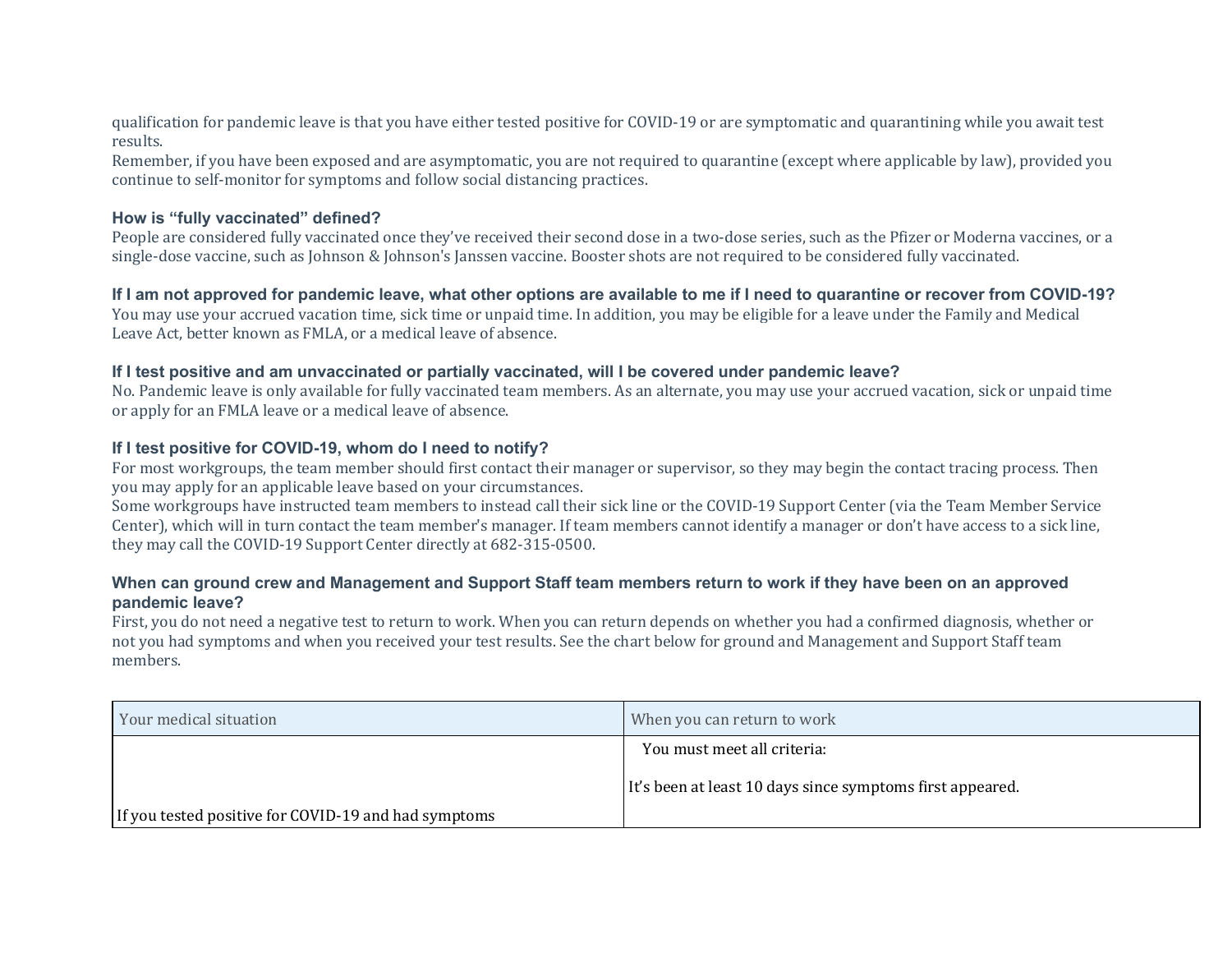|                                                                        | For at least 24 hours, you've had no fever (100.4 degrees or higher) without<br>having to use fever-reducing medications and respiratory symptoms have<br>improved. |
|------------------------------------------------------------------------|---------------------------------------------------------------------------------------------------------------------------------------------------------------------|
| If you tested positive for COVID-19 and never had symptoms             | It's been at least 10 days since your first positive test.                                                                                                          |
| If you were exposed to someone with COVID-19 but never had<br>symptoms | You may continue to work, provided you are not showing symptoms (unless<br>required by law).                                                                        |
| If you were exposed to someone with COVID-19 and had symptoms          | It's been at least 10 days since symptoms first appeared.                                                                                                           |

#### If I am a flight crew member required to quarantine under the Safety Alert for Operators, when am I able to return to work?

The Federal Aviation Administration's Safety Alert for Operators (SAFO) guidance applies only to flight crew members. If you are a flight crew member who was exposed to a someone with a confirmed diagnosis of COVID-19, you must quarantine unless you have recovered from COVID-19 in the past 90 days or have been fully vaccinated (it's been two weeks since your second dose in a two-dose series, like Pfizer or Moderna, or after a single-dose vaccine, such as Johnson & Johnson's Janssen vaccine).

On day 5 from the date of exposure, you may test for COVID-19 (PCR or antigen test only; rapid test results are not accepted). Based on your test results and symptoms, the chart below shows when you can return. Please note: You do not need a negative test to return to work.

| Your medical situation                                     | When you can return to work                                                                                                                                         |
|------------------------------------------------------------|---------------------------------------------------------------------------------------------------------------------------------------------------------------------|
| If you tested negative for COVID-19                        | You must continue to quarantine until day 7 from exposure and they may<br>return to work on day 8.                                                                  |
|                                                            | You must meet all criteria:                                                                                                                                         |
|                                                            | It's been at least 10 days since symptoms first appeared.                                                                                                           |
| If you tested positive for COVID-19 and had symptoms       | For at least 24 hours, you've had no fever (100.4 degrees or higher) without<br>having to use fever-reducing medications and respiratory symptoms have<br>improved. |
| If you tested positive for COVID-19 and never had symptoms |                                                                                                                                                                     |